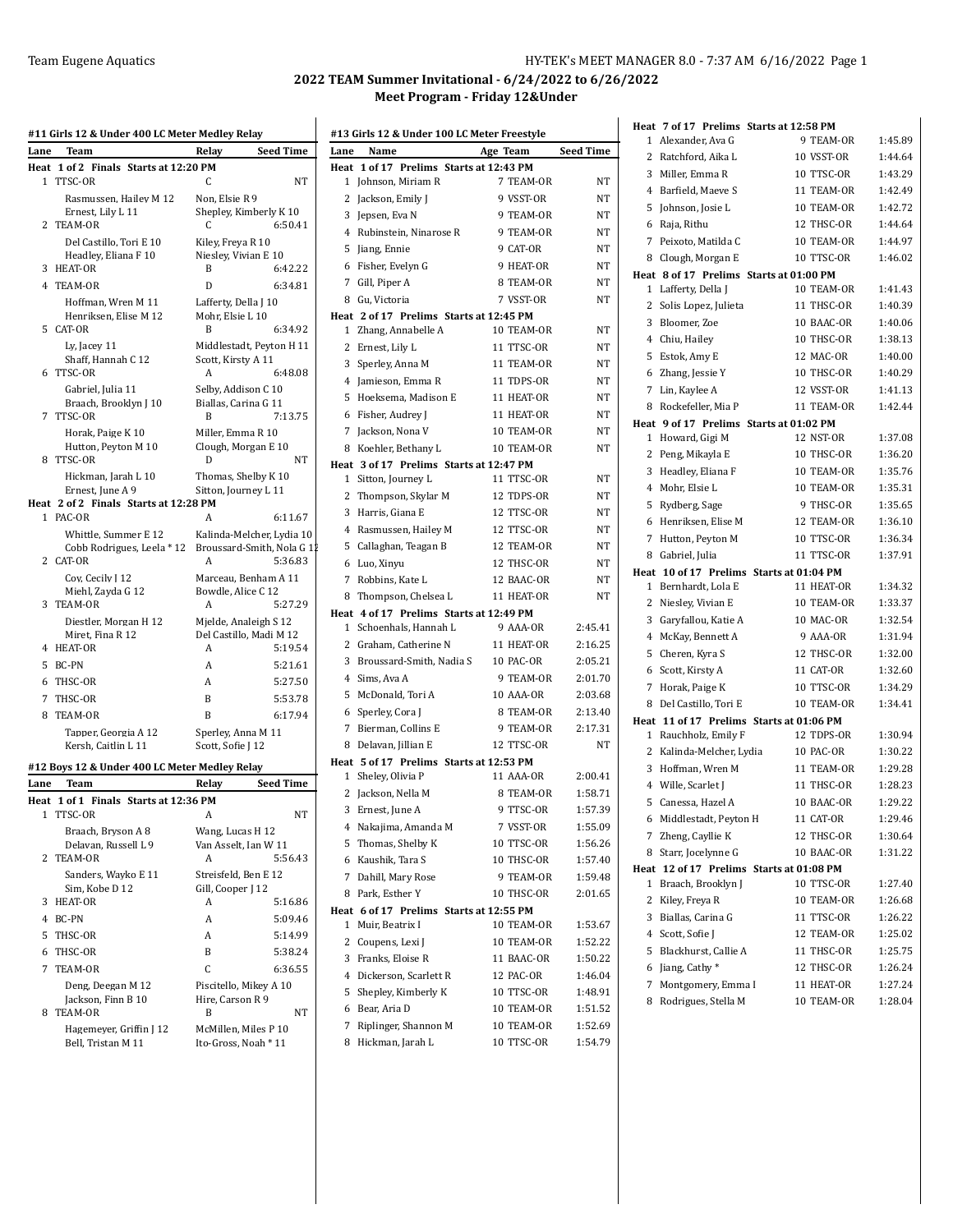|      | Heat 13 (#13 Girls 12 & Under 100 LC Meter Freestyle) |                          |                    |
|------|-------------------------------------------------------|--------------------------|--------------------|
|      | 1 Xie, Alex                                           | 11 THSC-OR               | 1:24.99            |
|      | 2 Ma, Julia Z                                         | 12 THSC-OR               | 1:23.37            |
|      | 3 Plowman, Ellis C                                    | 12 MAC-OR                | 1:23.13            |
|      | 4 Miller, Maddy G                                     | 10 THSC-OR               | 1:22.03            |
| 5    | Marceau, Benham A                                     | 11 CAT-OR                | 1:22.33            |
|      | 6 Weaver, Londyn K                                    | 12 RYST-OR               | 1:23.16            |
|      | 7 Liu, Beatrice E                                     | 10 MAC-OR                | 1:23.38            |
| 8    | Morales, Alondra M                                    | 10 THSC-OR               | 1:25.01            |
|      | Heat 14 of 17 Prelims Starts at 01:12 PM              |                          |                    |
|      | 1 Brown, Kylie K                                      | 11 HEAT-OR               | 1:21.40            |
|      | 2 Zhang, Chloe L                                      | 11 THSC-OR               | 1:20.70            |
|      | 3 Jeong, Helen                                        | 11 THSC-OR               | 1:19.33            |
|      | 4 Broussard-Smith, Nola G                             | 12 PAC-OR                | 1:18.08            |
|      | 5 Shaff, Hannah C                                     | 12 CAT-OR                | 1:18.81            |
|      | 6 Selby, Addison C                                    | 10 TTSC-OR               | 1:19.74            |
|      | 7 Tapper, Georgia A                                   | 12 TEAM-OR               | 1:20.83            |
|      | 8 Oh, Claire Y                                        | 11 THSC-OR               | 1:21.73            |
|      | Heat 15 of 17 Prelims Starts at 01:14 PM              |                          |                    |
|      | 1 Postlewait, Gwynn M                                 | 12 NST-OR                | 1:16.69            |
|      | 2 Swannack, Gabriella H                               | 12 HEAT-OR               | 1:12.75            |
|      | 3 Piepkorn, Zoe E                                     | 12 UN-PN                 | 1:10.85            |
|      | 4 Tews, Ella M                                        | 12 HEAT-OR               | 1:07.78            |
| 5    | Bowdle, Alice C                                       | 12 CAT-OR                | 1:09.89            |
| 6    | Diestler, Morgan H                                    | 12 TEAM-OR               | 1:11.91            |
|      | 7 Kersh, Caitlin L                                    | 11 TEAM-OR               | 1:15.01            |
|      | 8 Coy, Cecily J                                       | 12 CAT-OR                | 1:17.95            |
|      | Heat 16 of 17 Prelims Starts at 01:16 PM              |                          |                    |
| 1    | Pullan, Bethan K                                      | 12 THSC-OR               | 1:16.62            |
|      | 2 Peyton, Jorja M                                     | 12 HEAT-OR               | 1:12.65            |
| 3    | Miret, Fina R                                         | 12 TEAM-OR               | 1:10.63            |
|      | 4 Del Castillo, Madi M                                | 12 TEAM-OR               | 1:06.34            |
| 5    | Peters, Zahira A                                      | 12 UNAT                  | 1:09.46            |
| 7    | 6 Stewart, Camdyn S                                   | 12 HEAT-OR<br>11 HEAT-OR | 1:11.62<br>1:14.90 |
|      | Maruki, Daphne M<br>Ernst, Natalie M                  |                          |                    |
| 8    | Heat 17 of 17 Prelims Starts at 01:18 PM              | 12 THSC-OR               | 1:17.09            |
|      | 1 Ly, Jacey                                           | 11 CAT-OR                | 1:16.34            |
|      | 2 Winkles, Elena M                                    | 12 HEAT-OR               | 1:12.38            |
| 3    | Miehl, Zayda G                                        | 12 CAT-OR                | 1:09.90            |
|      | 4 Weisz, Ilona M                                      | 12 NST-OR                | 1:05.68            |
| 5    | Enge, Tatum L                                         | 12 BC-PN                 | 1:08.66            |
|      | 6 Cobb Rodrigues, Leela $^\ast$                       | 12 PAC-OR                | 1:11.32            |
|      | 7 Li, CiCi                                            | 11 THSC-OR               | 1:13.99            |
| 8    | Kwong, Genevieve I                                    | 12 THSC-OR               | 1:16.81            |
|      |                                                       |                          |                    |
|      | #14 Boys 12 & Under 100 LC Meter Freestyle            |                          |                    |
| Lane | Name                                                  | Age Team                 | Seed Time          |
| Heat | 1 of 10 Prelims Starts at 01:19 PM                    |                          |                    |
| 1    |                                                       |                          |                    |
|      | 2 Stewart, Zander A                                   | 7 HEAT-OR                | NΤ                 |
|      | 3 Serkovich, Naor<br>4 Delavan, Russell L             | 8 VSST-OR                | NT<br>NT           |
| 5    |                                                       | 9 TTSC-OR<br>9 HEAT-OR   | NT                 |
|      | Ewing, David A                                        |                          |                    |

6 Van Nortwick, Ethan N 8 TEAM-OR NT

 

| Heat 2 of 10 Prelims Starts at 01:22 PM                           |            |         |
|-------------------------------------------------------------------|------------|---------|
| Soon, Eithan H<br>1                                               | 10 THSC-OR | NT      |
| Ewing, Kieren W<br>2                                              | 12 HEAT-OR | NT      |
| 3<br>Rockefeller, Ronin T                                         | 9 TEAM-OR  | 2:03.33 |
| 4<br>Mehta, Yannik N                                              | 10 THSC-OR | 1:59.53 |
| 5<br>Braach, Bryson A                                             | 8 TTSC-OR  | 2:02.68 |
| Ma, Zachary Z<br>6                                                | 9 THSC-OR  | 2:06.83 |
| 7<br>Ramachandran, Vikram V                                       | 11 TEAM-OR | NT      |
| 8<br>Reeves, Ben M                                                | 10 AAA-OR  | NT      |
| Heat 3 of 10 Prelims Starts at 01:24 PM                           |            |         |
| Baines, Elliott D<br>1                                            | 10 TEAM-OR | 1:53.98 |
| Jacobson, Asher R<br>2                                            | 9 THSC-OR  | 1:50.54 |
| 3<br>Huong, Elijah T                                              | 11 HEAT-OR | 1:42.27 |
| Rosenberger, Max T<br>4                                           | 10 TEAM-OR | 1:37.54 |
| 5<br>Moreno, Ben H                                                | 10 THSC-OR | 1:39.85 |
| Parsons, Sammy J<br>6                                             | 12 TEAM-OR | 1:50.04 |
| 7<br>Van Asselt, Ian W                                            | 11 TTSC-OR | 1:51.52 |
| Solis Lopez, Nicolas J<br>8                                       | 9 THSC-OR  | 1:54.89 |
| Heat 4 of 10 Prelims Starts at 01:27 PM                           |            |         |
| 1<br>White, Quentin R                                             | 12 TEAM-OR | 1:36.10 |
| 2<br>Li, Andrew Y                                                 | 10 THSC-OR | 1:35.33 |
| 3<br>Diaz Arceo, Bruno                                            | 8 THSC-OR  | 1:33.96 |
| 4<br>Terrones, Joaquin N                                          | 9 TEAM-OR  | 1:31.78 |
| 5<br>Dhakhwa, Jase K                                              | 11 CAT-OR  | 1:33.05 |
| 6<br>Fisher, Darren A                                             | 10 THSC-OR | 1:34.01 |
| 7<br>Kersh, Connor F                                              | 8 TEAM-OR  | 1:35.85 |
| 8<br>Eibner, Jay W                                                | 9 NST-OR   | 1:36.11 |
| Heat 5 of 10 Prelims Starts at 01:29 PM<br>Streisfeld, Ben E<br>1 | 12 TEAM-OR | 1:29.91 |
| McReynolds, Weston L<br>2                                         | 10 THSC-OR | 1:28.66 |
| 3<br>Weisz, Ivan M                                                | 9 NST-OR   | 1:27.86 |
| 4<br>McMillen, Miles P                                            | 10 TEAM-OR | 1:26.97 |
| 5<br>Hire, Carson R                                               | 9 TEAM-OR  | 1:27.43 |
| Wang, Lucas H<br>6                                                | 12 TTSC-OR | 1:28.48 |
| 7<br>Chakrapani, Cyrus L                                          | 10 THSC-OR | 1:29.12 |
| 8<br>Young, Caden A                                               | 10 TEAM-OR | 1:31.25 |
| Heat 6 of 10 Prelims Starts at 01:31 PM                           |            |         |
| 1<br>Sydes, Ben L                                                 | 11 TEAM-OR | 1:26.85 |
| Matousek, Brady M<br>2                                            | 10 BAAC-OR | 1:25.87 |
| 3<br>Piscitello, Mikey A                                          | 10 TEAM-OR | 1:23.34 |
| 4<br>Deng, Deegan M                                               | 12 TEAM-OR | 1:22.98 |
| 5<br>LI, Jeremy S                                                 | 10 THSC-OR | 1:23.10 |
| Gatherum, SJ J<br>6                                               | 9 CAT-OR   | 1:25.46 |
| Jackson, Finn B<br>7                                              | 10 TEAM-OR | 1:26.78 |
| Chang, Aiden C<br>8                                               | 11 THSC-OR | 1:26.90 |
| Heat 7 of 10 Prelims Starts at 01:33 PM                           |            |         |
| Ito-Gross, Noah*<br>1                                             | 11 TEAM-OR | 1:21.22 |
| 2<br>Khrystenko, Ivan O                                           | 11 CAT-OR  | 1:19.33 |
| 3<br>Madabooshi Sainath, Adhav                                    | 12 THSC-OR | 1:18.08 |
| 4<br>Sanders, Wayko E                                             | 11 TEAM-OR | 1:17.38 |
| Wang, Reagan J<br>5                                               | 12 BC-PN   | 1:17.54 |
| Lee, Will W<br>6                                                  | 11 THSC-OR | 1:18.64 |
| Ratchford, Kaito S<br>7                                           | 11 VSST-OR | 1:19.46 |
| Carnielli, Enzo B<br>8                                            | 11 THSC-OR | 1:22.94 |
|                                                                   |            |         |

| Heat 8 of 10 Prelims Starts at 01:35 PM                             |                          |                  |
|---------------------------------------------------------------------|--------------------------|------------------|
| Cech, Evan W<br>1                                                   | 9 THSC-OR                | 1:15.06          |
| 2 Le, Evan T                                                        | 11 HEAT-OR               | 1:12.44          |
| 3 De Pablos, Ruy R                                                  | 12 THSC-OR               | 1:09.73          |
| 4 Tidwell, Jack P                                                   | 12 BC-PN                 | 1:04.75          |
| Miller, Nicholas G<br>5                                             | 12 THSC-OR               | 1:08.25          |
| 6 Tan, Kaien                                                        | 11 TDPS-OR               | 1:10.59          |
| 7 Griggs, Chase M                                                   | 12 HEAT-OR               | 1:13.89          |
| Diaz, Noah J<br>8                                                   | 10 THSC-OR               | 1:17.04          |
| Heat 9 of 10 Prelims Starts at 01:36 PM                             |                          |                  |
| 1 Kurtz, Trask C                                                    | 12 HEAT-OR               | 1:14.87          |
| 2 Perez, Kaleb A                                                    | 12 HEAT-OR               | 1:12.43          |
| 3 Shaw, Ryan W                                                      | 11 BC-PN                 | 1:09.56          |
| 4 McKnight, Henry E                                                 | 12 HEAT-OR               | 1:03.92          |
| McArthur, Aiden L<br>5                                              | 12 THSC-OR               | 1:05.63          |
| 6 Guenther, Ty A                                                    | 12 CAT-OR                | 1:10.13          |
| 7 Gevorgian, Adrian                                                 | 11 THSC-OR               | 1:13.10          |
| Hagemeyer, Griffin J<br>8                                           | 12 TEAM-OR               | 1:16.95          |
| Heat 10 of 10 Prelims Starts at 01:38 PM                            |                          |                  |
| 1 Liu, Lucas                                                        | 12 THSC-OR               | 1:14.81          |
| 2 Ramsby, Ender M                                                   | 12 BC-PN                 | 1:10.93          |
| 3 Ye, Nathan X                                                      | 12 THSC-OR               | 1:09.26          |
| 4 Wei, Jay                                                          | 12 PAC-OR                | 1:01.92          |
| 5 Gill, Cooper J                                                    | 12 TEAM-OR               | 1:05.60          |
| 6 Navarro Ortez, Licos J                                            | 12 CAT-OR                | 1:09.78          |
| 7 Wilkinson, Benji D                                                | 12 THSC-OR               | 1:12.64          |
| Bell, Tristan M<br>8                                                | 11 TEAM-OR               | 1:16.87          |
|                                                                     |                          |                  |
|                                                                     |                          |                  |
| #15 Girls 12 & Under 200 LC Meter Breaststroke                      |                          |                  |
| Lane<br>Name                                                        | Age Team                 | <b>Seed Time</b> |
| Heat 1 of 4 Finals Starts at 01:40 PM<br>1                          |                          |                  |
| 2                                                                   |                          |                  |
|                                                                     |                          |                  |
| 3 Schoenhals, Hannah L                                              | 9 AAA-OR                 | NΤ               |
| 4 Blair, Abby M                                                     | 10 CCA-WY                | NΤ               |
| Lin, Naomi X<br>5                                                   | 10 THSC-OR               | NΤ               |
| 6                                                                   |                          |                  |
| 7                                                                   |                          |                  |
| 8                                                                   |                          |                  |
| Heat 2 of 4 Finals Starts at 01:45 PM                               |                          | NT               |
| 1 Mohr, Elsie L                                                     | 10 TEAM-OR               |                  |
| 2<br>Hoffman, Wren M                                                | 11 TEAM-OR               | NΤ<br><b>NT</b>  |
| 3<br>Zhang, Mila S                                                  | 11 BC-PN                 |                  |
| Blackhurst, Callie A<br>4                                           | 11 THSC-OR               | NT.              |
| 5<br>Marceau, Benham A                                              | 11 CAT-OR                | NT               |
| 6 Sperley, Anna M                                                   | 11 TEAM-OR               | NT               |
| Barfield, Maeve S<br>7                                              | 11 TEAM-OR               | NT               |
| 8                                                                   |                          |                  |
| Heat 3 of 4 Finals Starts at 01:49 PM<br>Swannack, Gabriella H<br>1 | 12 HEAT-OR               | NΤ               |
|                                                                     | 12 THSC-OR               |                  |
| 2 Atay, Naima M                                                     |                          | NΤ               |
| 3<br>Dickerson, Scarlett R                                          | 12 PAC-OR<br>12 MAC-OR   | 4:27.36          |
| 4 Estok, Amy E                                                      | 12 THSC-OR               | 4:10.00          |
| 5<br>Raja, Rithu                                                    |                          | 4:13.17          |
| 6 Weaver, Londyn K                                                  | 12 RYST-OR               | NΤ               |
| 7 Tews, Ella M<br>Miret, Fina R<br>8                                | 12 HEAT-OR<br>12 TEAM-OR | NΤ<br>NΤ         |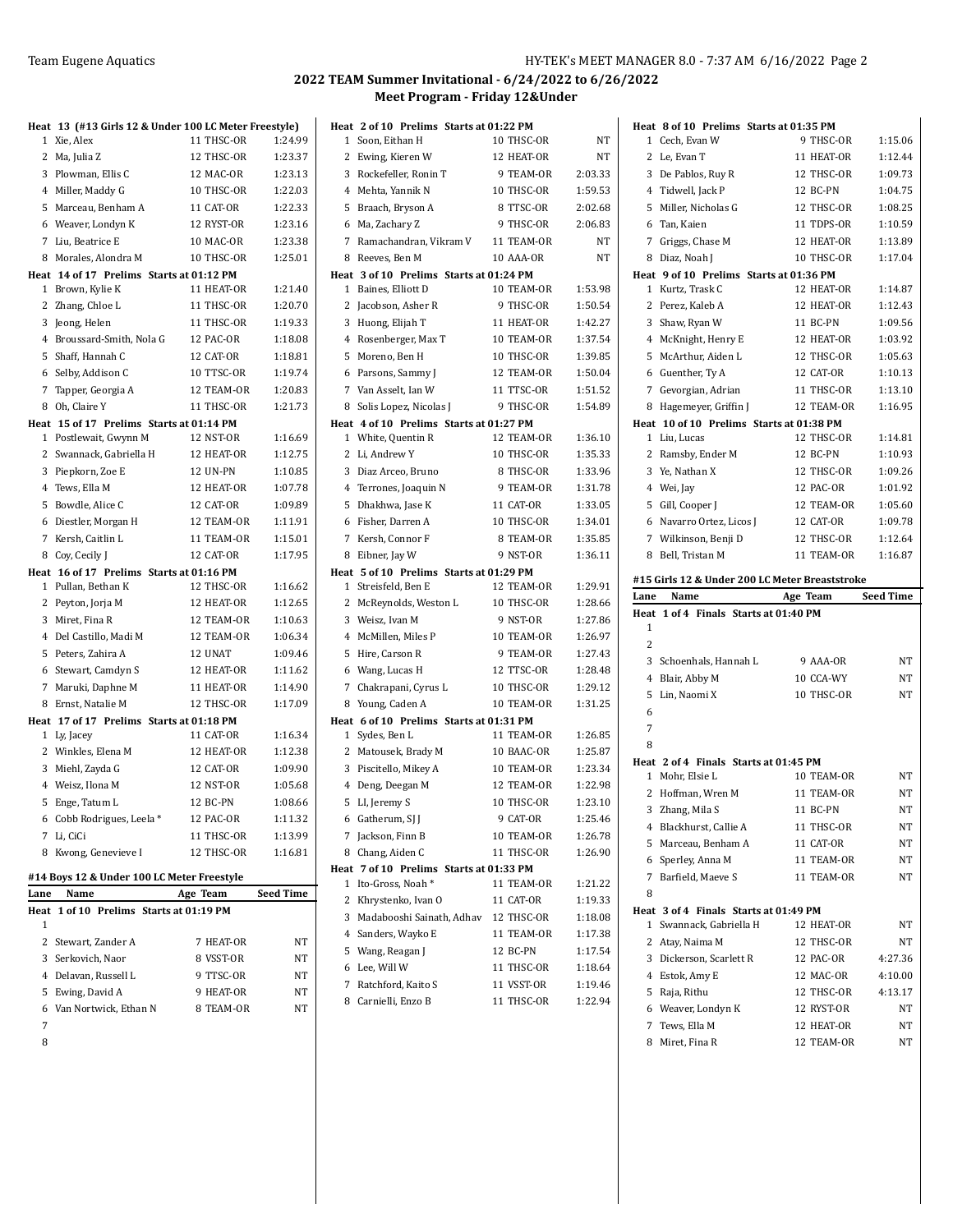|  |  | IY-TEK's MEET MANAGER 8.0 - 7:37 AM 6/16/2022 Page 3 |  |  |
|--|--|------------------------------------------------------|--|--|
|--|--|------------------------------------------------------|--|--|

|                | Heat 4 (#15 Girls 12 & Under 200 LC Meter Breaststroke) |            |           |
|----------------|---------------------------------------------------------|------------|-----------|
| 1              | Kalinda-Melcher, Lydia                                  | 10 PAC-OR  | 3:58.45   |
| 2              | Whittle, Summer E                                       | 12 PAC-OR  | 3:41.66   |
|                | 3 Piepkorn, Zoe E                                       | 12 UN-PN   | 3:32.37   |
|                | 4 Mjelde, Analeigh S                                    | 12 TEAM-OR | 3:05.31   |
|                | 5 Postlewait, Gwynn M                                   | 12 NST-OR  | 3:17.33   |
|                | 6 Peyton, Jorja M                                       | 12 HEAT-OR | 3:35.89   |
|                | 7 Cobb Rodrigues, Leela *                               | 12 PAC-OR  | 3:45.12   |
|                | 8 Liu, Beatrice E                                       | 10 MAC-OR  | 3:59.00   |
|                |                                                         |            |           |
|                | #16 Boys 12 & Under 200 LC Meter Breaststroke           |            |           |
| Lane           | Name                                                    | Age Team   | Seed Time |
| 1              | Heat 1 of 3 Finals Starts at 01:59 PM                   |            |           |
| $\overline{2}$ |                                                         |            |           |
|                | 3 Eibner, Jay W                                         | 9 NST-OR   | NT        |
|                | 4 Welter, Lucas L                                       | 10 VSST-OR | NT        |
| 5              | Delavan, Russell L                                      | 9 TTSC-OR  | NT        |
| 6              |                                                         |            |           |
| 7              |                                                         |            |           |
| 8              |                                                         |            |           |
|                | Heat 2 of 3 Finals Starts at 02:03 PM                   |            |           |
| 1              |                                                         |            |           |
| $\overline{2}$ | Gapasin, Gabriel S                                      | 10 CAT-OR  | NT        |
|                | 3 Liang, Joseph E                                       | 11 THSC-OR | NT        |
|                | 4 Wang, Lucas H                                         | 12 TTSC-OR | NT        |
|                | 5 Ramsby, Ender M                                       | 12 BC-PN   | NT        |
|                | 6 Sanders, Wayko E                                      | 11 TEAM-OR | NΤ        |
|                | 7 McMillen, Miles P                                     | 10 TEAM-OR | NT        |
| 8              |                                                         |            |           |
|                | Heat 3 of 3 Finals Starts at 02:08 PM                   |            |           |
| 1              | Sim, Kobe D                                             | 12 TEAM-OR | NΤ        |
|                | 2 Deng, Deegan M                                        | 12 TEAM-OR | NT        |
|                | 3 Streisfeld, Ben E                                     | 12 TEAM-OR | 3:38.87   |
|                | 4 Brandt, Lucas C                                       | 12 CAT-OR  | 2:53.57   |
|                | 5 Douglas, Max A                                        | 11 BAAC-OR | 3:34.22   |
|                | 6 Van Asselt, Ian W                                     | 11 TTSC-OR | 4:33.64   |
|                | 7 Parsons, Sammy J                                      | 12 TEAM-OR | NT        |
|                | 8 White, Quentin R                                      | 12 TEAM-OR | NT        |
|                | #17 Girls 12 & Under 100 LC Meter Backstroke            |            |           |
| Lane           | Name                                                    | Age Team   | Seed Time |
| Heat           | 1 of 15 Prelims Starts at 02:13 PM                      |            |           |
| 1              | Johnson, Miriam R                                       | 7 TEAM-OR  | NΤ        |
| 2              | Gill, Piper A                                           | 8 TEAM-OR  | NΤ        |
| 3              | Rubinstein, Ninarose R                                  | 9 TEAM-OR  | NΤ        |
|                | 4 Jackson, Emily J                                      | 9 VSST-OR  | NΤ        |
| 5              | Ernest, June A                                          | 9 TTSC-OR  | NT        |
|                | 6 Jepsen, Eva N                                         | 9 TEAM-OR  | NT        |
| 7              | Nakajima, Amanda M                                      | 7 VSST-OR  | NΤ        |
| 8              | Gu, Victoria                                            | 7 VSST-OR  | NΤ        |
|                | Heat 2 of 15 Prelims Starts at 02:15 PM                 |            |           |
|                | 1 Fisher, Evelyn G                                      | 9 HEAT-OR  | NΤ        |
| $\mathbf{2}$   | Miller, Emma R                                          | 10 TTSC-OR | NΤ        |
| 3              | Hickman, Jarah L                                        | 10 TTSC-OR | NΤ        |
|                | 4 Zhang, Annabelle A                                    | 10 TEAM-OR | NΤ        |
| 5              | Jackson, Nona V                                         | 10 TEAM-OR | NΤ        |
| 6              |                                                         |            |           |
|                | Selby, Addison C                                        | 10 TTSC-OR | NΤ        |
| 7              | Coupens, Lexi J                                         | 10 TEAM-OR | NΤ        |

|              | Heat 3 of 15 Prelims Starts at 02:18 PM |                  |         |
|--------------|-----------------------------------------|------------------|---------|
| 1            | Johnson, Josie L                        | 10 TEAM-OR       | NT      |
| 2            | Riplinger, Shannon M                    | 10 TEAM-OR       | NT      |
|              | 3 Barfield, Maeve S                     | 11 TEAM-OR       | NT      |
|              | 4 Graham, Catherine N                   | 11 HEAT-OR       | NT      |
|              | 5 Fisher, Audrey J                      | 11 HEAT-OR       | NT      |
|              | 6 Rockefeller, Mia P                    | 11 TEAM-OR       | NT      |
|              | 7 Bear, Aria D                          | 10 TEAM-OR       | NT      |
| 8            | Thomas, Shelby K                        | 10 TTSC-OR       | NT      |
|              | Heat 4 of 15 Prelims Starts at 02:20 PM |                  |         |
|              | 1 Zheng, Cayllie K                      | 12 THSC-OR       | NT      |
|              | 2 Delavan, Jillian E                    | 12 TTSC-OR       | NT      |
|              | 3 Weisz, Ilona M                        | <b>12 NST-OR</b> | NT      |
|              | 4 Sperley, Cora J                       | 8 TEAM-OR        | 2:22.26 |
|              | 5 Robbins, Kate L                       | 12 BAAC-OR       | NT      |
|              | 6 Callaghan, Teagan B                   | 12 TEAM-OR       | NT      |
| 7            | Scott, Sofie J                          | 12 TEAM-OR       | NT      |
|              | 8 Thompson, Chelsea L                   | 11 HEAT-OR       | NT      |
|              | Heat 5 of 15 Prelims Starts at 02:23 PM |                  |         |
| $\mathbf{1}$ | Sims, Ava A                             | 9 TEAM-OR        | 2:14.57 |
|              | 2 Sheley, Olivia P                      | 11 AAA-OR        | 2:12.19 |
|              | 3 Ernest, Lily L                        | 11 TTSC-OR       | 2:04.84 |
|              | 4 Park, Esther Y                        | 10 THSC-OR       | 2:01.15 |
|              | 5 Non, Elsie R                          | 9 TTSC-OR        | 2:03.17 |
|              | 6 Dickerson, Scarlett R                 | 12 PAC-OR        | 2:07.12 |
|              | 7 Jackson, Nella M                      | 8 TEAM-OR        | 2:13.34 |
| 8            | Dahill, Mary Rose                       | 9 TEAM-OR        | 2:17.23 |
|              | Heat 6 of 15 Prelims Starts at 02:26 PM |                  |         |
| $\mathbf{1}$ | Swannack, Gabriella H                   | 12 HEAT-OR       | 1:59.10 |
| 2            | Lin, Kaylee A                           | 12 VSST-OR       | 1:57.31 |
|              | 3 McDonald, Tori A                      | <b>10 AAA-OR</b> | 1:56.08 |
|              | 4 Zhang, Jessie Y                       | 10 THSC-OR       | 1:52.70 |
| 5            | Solis Lopez, Julieta                    | 11 THSC-OR       | 1:53.09 |
| 6            | Peixoto, Matilda C                      | 10 TEAM-OR       | 1:56.29 |
|              | 7 Kaushik, Tara S                       | 10 THSC-OR       | 1:57.80 |
|              | 8 Muir, Beatrix I                       | 10 TEAM-OR       | 1:59.96 |
|              | Heat 7 of 15 Prelims Starts at 02:29 PM |                  |         |
|              | 1 Chiu, Hailey                          | 10 THSC-OR       | 1:49.99 |
|              | 2 Rasmussen, Hailey M                   | 12 TTSC-OR       | 1:48.46 |
|              | 3 Koehler, Bethany L                    | 10 TEAM-OR       | 1:47.09 |
|              | 4 Peng, Mikayla E                       | 10 THSC-OR       | 1:46.73 |
| 5            | Shaff, Hannah C                         | 12 CAT-OR        | 1:46.99 |
| 6            | Mohr, Elsie L                           | 10 TEAM-OR       | 1:47.42 |
| 7            | Rydberg, Sage                           | 9 THSC-OR        | 1:49.28 |
| 8            | Franks, Eloise R                        | 11 BAAC-OR       | 1:50.22 |
| Heat         | 8 of 15 Prelims Starts at 02:32 PM      |                  |         |
| 1            | Wille, Scarlet J                        | 11 THSC-OR       | 1:46.20 |
| 2            | Starr, Jocelynne G                      | 10 BAAC-OR       | 1:45.22 |
|              | 3 Canessa, Hazel A                      | 10 BAAC-OR       | 1:44.63 |
|              | 4 Clough, Morgan E                      | 10 TTSC-OR       | 1:44.24 |
| 5            | Hutton, Peyton M                        | 10 TTSC-OR       | 1:44.33 |
| 6            | Blair, Abby M                           | 10 CCA-WY        | 1:45.04 |
| 7            | Kiley, Freya R                          | 10 TEAM-OR       | 1:45.70 |
| 8            | Alexander, Ava G                        | 9 TEAM-OR        | 1:46.32 |

|   | Heat 9 of 15 Prelims Starts at 02:34 PM                   |                          |                    |
|---|-----------------------------------------------------------|--------------------------|--------------------|
| 1 | Cheren, Kyra S                                            | 12 THSC-OR               | 1:43.92            |
| 2 | Bloomer, Zoe                                              | 10 BAAC-OR               | 1:43.16            |
| 3 | Headley, Eliana F                                         | 10 TEAM-OR               | 1:42.66            |
| 4 | Sperley, Anna M                                           | 11 TEAM-OR               | 1:42.34            |
| 5 | Lin, Naomi X                                              | 10 THSC-OR               | 1:42.50            |
| 6 | Rodrigues, Stella M                                       | 10 TEAM-OR               | 1:42.84            |
| 7 | Niesley, Vivian E                                         | 10 TEAM-OR               | 1:43.72            |
| 8 | Lafferty, Della J                                         | 10 TEAM-OR               | 1:43.98            |
|   | Heat 10 of 15 Prelims Starts at 02:37 PM                  |                          |                    |
| 1 | Morales, Alondra M                                        | 10 THSC-OR               | 1:40.01            |
| 2 | Bernhardt, Lola E                                         | 11 HEAT-OR               | 1:39.74            |
| 3 | Del Castillo, Tori E                                      | 10 TEAM-OR               | 1:38.15            |
| 4 | Horak, Paige K                                            | 10 TTSC-OR               | 1:36.23            |
| 5 | Jiang, Cathy *                                            | 12 THSC-OR               | 1:37.75            |
| 6 | Hoffman, Wren M                                           | 11 TEAM-OR               | 1:38.77            |
| 7 | Ratchford, Aika L                                         | 10 VSST-OR               | 1:39.84            |
| 8 | Henriksen, Elise M                                        | 12 TEAM-OR               | 1:41.93            |
|   | Heat 11 of 15 Prelims Starts at 02:39 PM                  |                          |                    |
| 1 | Xie, Alex                                                 | 11 THSC-OR               | 1:35.99            |
| 2 | Scott, Kirsty A                                           | 11 CAT-OR                | 1:35.13            |
| 3 | Middlestadt, Peyton H                                     | 11 CAT-OR                | 1:34.54            |
|   | 4 Blackhurst, Callie A                                    | 11 THSC-OR               | 1:34.48            |
| 5 | Gabriel, Julia                                            | 11 TTSC-OR               | 1:34.48            |
| 6 | Tapper, Georgia A                                         | 12 TEAM-OR               | 1:34.55            |
| 7 | Ma, Julia Z                                               | 12 THSC-OR               | 1:35.66            |
| 8 | Miller, Maddy G                                           | 10 THSC-OR               | 1:36.01            |
|   | Heat 12 of 15 Prelims Starts at 02:41 PM                  |                          |                    |
| 1 | Luo, Xinyu                                                | 12 THSC-OR               | 1:33.70            |
| 2 | McKay, Bennett A                                          | 9 AAA-OR                 | 1:32.24            |
| 3 | Ly, Jacey                                                 | 11 CAT-OR                | 1:31.33            |
|   | 4 Plowman, Ellis C                                        | 12 MAC-OR                | 1:30.98            |
| 5 | Braach, Brooklyn J                                        | 10 TTSC-OR               | 1:31.00            |
| 6 | Raja, Rithu                                               | 12 THSC-OR               | 1:32.15            |
| 7 | Howard, Gigi M                                            | 12 NST-OR                | 1:33.07            |
| 8 | Zhang, Chloe L                                            | 11 THSC-OR               | 1:34.42            |
|   | Heat 13 of 15 Prelims Starts at 02:44 PM                  |                          |                    |
|   | 1 Brown, Kylie K                                          | 11 HEAT-OR<br>12 HEAT-OR | 1:28.95            |
| 2 | Tews, Ella M                                              |                          | 1:26.37<br>1:24.12 |
| 3 | Winkles, Elena M                                          | 12 HEAT-OR               |                    |
| 5 | 4 Del Castillo, Madi M<br>Pfeiffer, Kiki B                | 12 TEAM-OR<br>12 BC-PN   | 1:18.56<br>1:21.62 |
|   |                                                           | 12 CAT-OR                | 1:24.74            |
|   | 6 Miehl, Zayda G                                          |                          |                    |
|   | 7 Cobb Rodrigues, Leela *                                 | 12 PAC-OR                | 1:27.47<br>1:30.49 |
| 8 | Oh, Claire Y                                              | 11 THSC-OR               |                    |
| 1 | Heat 14 of 15 Prelims Starts at 02:46 PM<br>Zhang, Mila S | 11 BC-PN                 | 1:28.90            |
| 2 | Coy, Cecily J                                             | 12 CAT-OR                | 1:25.27            |
|   | 3 Mjelde, Analeigh S                                      | 12 TEAM-OR               | 1:22.62            |
|   | 4 Whittle, Summer E                                       | 12 PAC-OR                | 1:16.91            |
| 5 | Miret, Fina R                                             | 12 TEAM-OR               | 1:20.87            |
| 6 | Kwong, Genevieve I                                        | 12 THSC-OR               | 1:24.29            |
| 7 | Pullan, Bethan K                                          | 12 THSC-OR               | 1:26.50            |
| 8 | Montgomery, Emma I                                        | 11 HEAT-OR               | 1:30.44            |
|   |                                                           |                          |                    |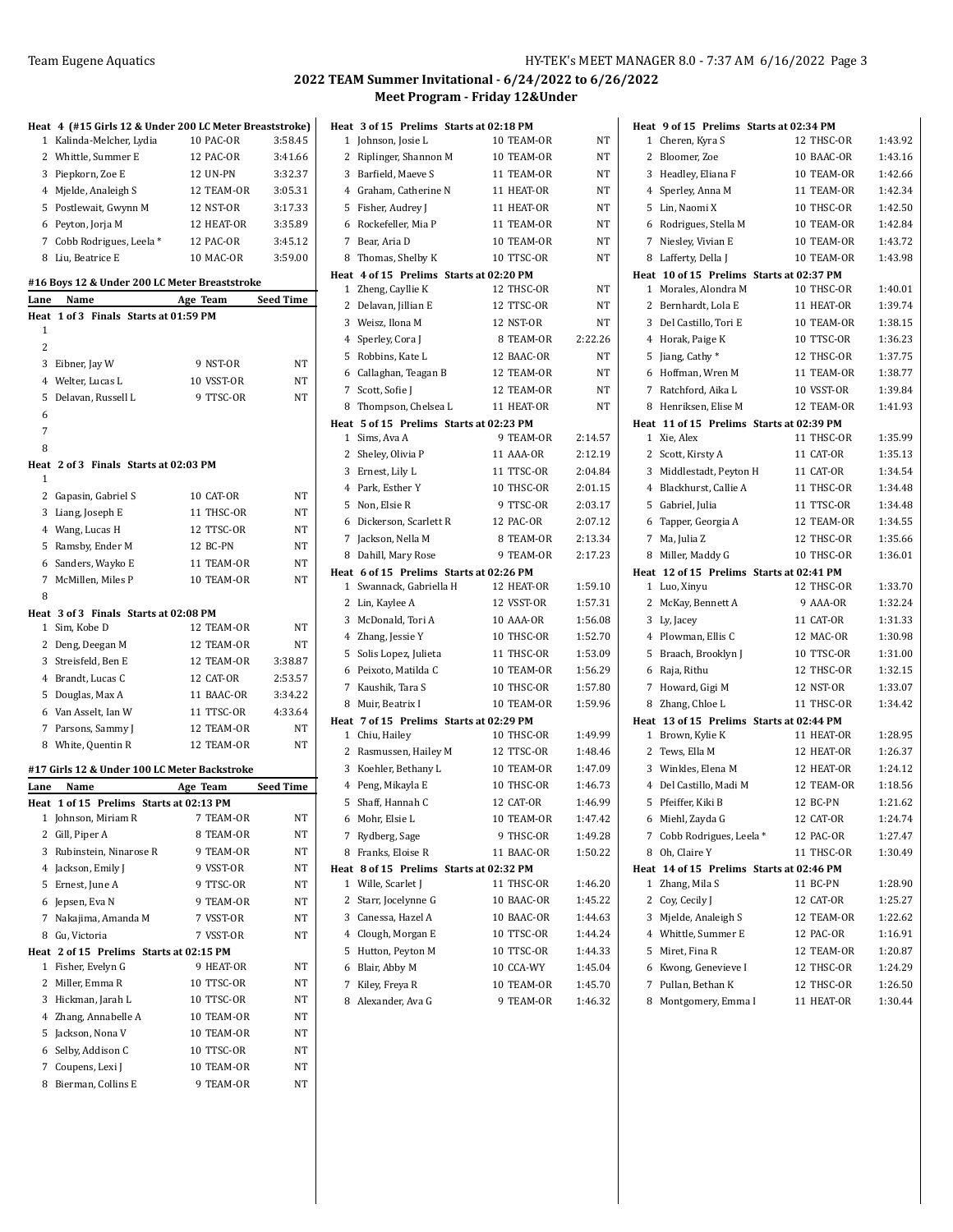|   | Heat 15 (#17 Girls 12 & Under 100 LC Meter Backstroke) |            |           |
|---|--------------------------------------------------------|------------|-----------|
|   | 1 Kersh, Caitlin L                                     | 11 TEAM-OR | 1:28.47   |
|   | 2 Rauchholz, Emily F                                   | 12 TDPS-OR | 1:25.09   |
| 3 | Bowdle, Alice C                                        | 12 CAT-OR  | 1:22.01   |
|   | 4 Peters, Zahira A                                     | 12 UNAT    | 1:15.21   |
|   | 5 Ernst, Natalie M                                     | 12 THSC-OR | 1:18.87   |
|   | 6 Diestler, Morgan H                                   | 12 TEAM-OR | 1:24.27   |
|   | 7 Jeong, Helen                                         | 11 THSC-OR | 1:26.49   |
|   | 8 Hoeksema, Madison E                                  | 11 HEAT-OR | 1:29.28   |
|   |                                                        |            |           |
|   | #18 Boys 12 & Under 100 LC Meter Backstroke            |            |           |
|   | Lane Name                                              | Age Team   | Seed Time |
|   | Heat 1 of 9 Prelims Starts at 02:51 PM                 | 8 TEAM-OR  |           |
|   | 1 Van Nortwick, Ethan N                                |            | NΤ        |
|   | 2 Soon, Eithan H                                       | 10 THSC-OR | NΤ        |
|   | 3 Ewing, Kieren W                                      | 12 HEAT-OR | NΤ        |
|   | 4 Baines, Elliott D                                    | 10 TEAM-OR | 2:16.87   |
|   | 5 Rockefeller, Ronin T                                 | 9 TEAM-OR  | 2:28.33   |
|   | 6 Ramachandran, Vikram V 11 TEAM-OR                    |            | NT        |
|   | 7 Ewing, David A                                       | 9 HEAT-OR  | NT        |
|   | 8 Stewart, Zander A                                    | 7 HEAT-OR  | NT        |
|   | Heat 2 of 9 Prelims Starts at 02:54 PM                 |            |           |
|   | 1 Weisz, Ivan M                                        | 9 NST-OR   | 2:12.64   |
|   | 2 Reeves, Ben M                                        | 10 AAA-OR  | 2:09.86   |
|   | 3 Serkovich, Naor                                      | 8 VSST-OR  | 2:08.52   |
|   | 4 Rosenberger, Max T                                   | 10 TEAM-OR | 2:06.53   |
| 5 | Mehta, Yannik N                                        | 10 THSC-OR | 2:07.25   |
|   | 6 Ma, Zachary Z                                        | 9 THSC-OR  | 2:09.73   |
|   | 7 Jacobson, Asher R                                    | 9 THSC-OR  | 2:09.92   |
|   | 8 Hire, Carson R                                       | 9 TEAM-OR  | 2:16.29   |
|   | Heat 3 of 9 Prelims Starts at 02:57 PM                 |            |           |
|   | 1 Wang, Reagan J                                       | 12 BC-PN   | 2:04.84   |
|   | 2 Solis Lopez, Nicolas J                               | 9 THSC-OR  | 1:56.93   |
|   | 3 Young, Caden A                                       | 10 TEAM-OR | 1:46.65   |
|   | 4 McReynolds, Weston L                                 | 10 THSC-OR | 1:45.48   |
| 5 | Huong, Elijah T                                        | 11 HEAT-OR | 1:46.36   |
|   | 6 Moreno, Ben H                                        | 10 THSC-OR | 1:50.75   |
|   | 7 Parsons, Sammy J                                     | 12 TEAM-OR | 1:57.94   |
|   | 8 Braach, Bryson A                                     | 8 TTSC-OR  | 2:06.05   |
|   | Heat 4 of 9 Prelims Starts at 03:00 PM                 |            |           |
|   | 1 Kersh, Connor F                                      | 8 TEAM-OR  | 1:44.63   |
|   | 2 Diaz Arceo, Bruno                                    | 8 THSC-OR  | 1:42.48   |
|   | 3 Sydes, Ben L                                         | 11 TEAM-OR | 1:41.64   |
| 4 | Ito-Gross, Noah*                                       | 11 TEAM-OR | 1:39.47   |
| 5 | Fisher, Darren A                                       | 10 THSC-OR | 1:41.01   |
| 6 | Terrones, Joaquin N                                    | 9 TEAM-OR  | 1:42.00   |
| 7 | Li, Andrew Y                                           | 10 THSC-OR | 1:44.42   |
| 8 | Dhakhwa, Jase K                                        | 11 CAT-OR  | 1:45.17   |
|   | Heat 5 of 9 Prelims Starts at 03:02 PM                 |            |           |
| 1 | Carnielli, Enzo B                                      | 11 THSC-OR | 1:37.76   |
| 2 | Chang, Aiden C                                         | 11 THSC-OR | 1:37.48   |
| 3 | Liu, Lucas                                             | 12 THSC-OR | 1:36.26   |
|   | 4 Bell, Tristan M                                      | 11 TEAM-OR | 1:34.99   |
| 5 | Jackson, Finn B                                        | 10 TEAM-OR | 1:35.39   |
| 6 | McMillen, Miles P                                      | 10 TEAM-OR | 1:36.92   |
| 7 | Khrystenko, Ivan O                                     | 11 CAT-OR  | 1:37.66   |
| 8 | Chakrapani, Cyrus L                                    | 10 THSC-OR | 1:39.43   |

|      | Heat 6 of 9 Prelims Starts at 03:05 PM             |            |                  |
|------|----------------------------------------------------|------------|------------------|
|      | 1 Piscitello, Mikey A                              | 10 TEAM-OR | 1:34.34          |
|      | 2 Ratchford, Kaito S                               | 11 VSST-OR | 1:33.59          |
|      | 3 Navarro Ortez, Licos J                           | 12 CAT-OR  | 1:32.80          |
|      | 4 Gatherum, SJ J                                   | 9 CAT-OR   | 1:30.68          |
|      | 5 Douglas, Max A                                   | 11 BAAC-OR | 1:31.22          |
|      | 6 Madabooshi Sainath, Adhav                        | 12 THSC-OR | 1:32.99          |
|      | 7 Diaz, Noah J                                     | 10 THSC-OR | 1:33.93          |
|      | 8 LI, Jeremy S                                     | 10 THSC-OR | 1:34.69          |
|      | Heat 7 of 9 Prelims Starts at 03:07 PM             |            |                  |
|      | 1 Guenther, Ty A                                   | 12 CAT-OR  | 1:27.78          |
|      | 2 Le, Evan T                                       | 11 HEAT-OR | 1:24.69          |
|      | 3 Miller, Nicholas G                               | 12 THSC-OR | 1:22.76          |
|      | 4 Brandt, Lucas C                                  | 12 CAT-OR  | 1:12.53          |
|      | 5 McArthur, Aiden L                                | 12 THSC-OR | 1:20.10          |
|      | 6 Liang, Joseph E                                  | 11 THSC-OR | 1:23.97          |
|      | 7 Wilkinson, Benji D                               | 12 THSC-OR | 1:26.24          |
|      | 8 Perez, Kaleb A                                   | 12 HEAT-OR | 1:30.08          |
|      | Heat 8 of 9 Prelims Starts at 03:09 PM             |            |                  |
|      | 1 Griggs, Chase M                                  | 12 HEAT-OR | 1:27.44          |
|      | 2 Gill, Cooper J                                   | 12 TEAM-OR | 1:24.68          |
|      | 3 Kurtz, Trask C                                   | 12 HEAT-OR | 1:20.46          |
|      | 4 Wei, Jay                                         | 12 PAC-OR  | 1:06.83          |
|      | 5 Tidwell, Jack P                                  | 12 BC-PN   | 1:17.15          |
|      | 6 Cech, Evan W                                     | 9 THSC-OR  | 1:23.43          |
|      | 7 Sim, Kobe D                                      | 12 TEAM-OR | 1:25.58          |
|      | 8 Deng, Deegan M                                   | 12 TEAM-OR | 1:29.11          |
|      | Heat 9 of 9 Prelims Starts at 03:11 PM             |            |                  |
|      | 1 Gevorgian, Adrian                                | 11 THSC-OR | 1:26.86          |
|      | 2 Shaw, Ryan W                                     | 11 BC-PN   | 1:24.64          |
|      | 3 De Pablos, Ruy R                                 | 12 THSC-OR | 1:20.13          |
|      | 4 Matousek, Brady M                                | 10 BAAC-OR | 1.37             |
|      | 5 McKnight, Henry E                                | 12 HEAT-OR | 1:15.24          |
|      | 6 Ye, Nathan X                                     | 12 THSC-OR | 1:22.94          |
|      | 7 Lee, Will W                                      | 11 THSC-OR | 1:25.21          |
| 8    | Hagemeyer, Griffin J                               | 12 TEAM-OR | 1:28.07          |
|      |                                                    |            |                  |
| Lane | #19 Girls 12 & Under 50 LC Meter Butterfly<br>Name | Age Team   | <b>Seed Time</b> |
|      | Heat 1 of 15 Prelims Starts at 03:16 PM            |            |                  |
| 1    |                                                    |            |                  |
| 2    |                                                    |            |                  |
| 3    | Nakajima, Amanda M                                 | 7 VSST-OR  | ΝT               |
| 4    | Gill, Piper A                                      | 8 TEAM-OR  | ΝT               |
| 5    | Johnson, Miriam R                                  | 7 TEAM-OR  | NT               |
| 6    |                                                    |            |                  |
| 7    |                                                    |            |                  |
| 8    |                                                    |            |                  |
| Heat | 2 of 15 Prelims Starts at 03:17 PM                 |            |                  |
| 1    | Fisher, Evelyn G                                   | 9 HEAT-OR  | NT               |
| 2    | Bierman, Collins E                                 | 9 TEAM-OR  | NT               |
|      | 3 Schoenhals, Hannah L                             | 9 AAA-OR   | NT               |
|      | 4 Dahill, Mary Rose                                | 9 TEAM-OR  | NT               |
| 5    | Jackson, Emily J                                   | 9 VSST-OR  | NT               |
| 6    | Rubinstein, Ninarose R                             | 9 TEAM-OR  | NT               |
| 7    | Jepsen, Eva N                                      | 9 TEAM-OR  | NT               |
| 8    | Ernest, June A                                     | 9 TTSC-OR  | NT               |
|      |                                                    |            |                  |

|        | Heat 3 of 15 Prelims Starts at 03:18 PM |                          |                |
|--------|-----------------------------------------|--------------------------|----------------|
| 1      | Zhang, Annabelle A                      | 10 TEAM-OR               | NΤ             |
| 2      | Horak, Paige K                          | 10 TTSC-OR               | NΤ             |
| 3      | Kiley, Freya R                          | 10 TEAM-OR               | NΤ             |
|        | 4 Coupens, Lexi J                       | 10 TEAM-OR               | NT             |
| 5      | Thomas, Shelby K                        | 10 TTSC-OR               | NΤ             |
| 6      | Riplinger, Shannon M                    | 10 TEAM-OR               | NT             |
| 7      | Jackson, Nona V                         | 10 TEAM-OR               | NT             |
| 8      | Selby, Addison C                        | 10 TTSC-OR               | NT             |
|        | Heat 4 of 15 Prelims Starts at 03:20 PM |                          |                |
|        | 1 Clough, Morgan E                      | 10 TTSC-OR               | NT             |
| 2      | Rockefeller, Mia P                      | 11 TEAM-OR               | NT             |
| 3      | Montgomery, Emma I                      | 11 HEAT-OR               | NT             |
| 4      | Brown, Kylie K                          | 11 HEAT-OR               | NT             |
| 5      | Fisher, Audrey J                        | 11 HEAT-OR               | NΤ             |
| 6      | Sitton, Journey L                       | 11 TTSC-OR               | NT             |
|        | 7 Graham, Catherine N                   | 11 HEAT-OR               | NT             |
| 8      | Hutton, Peyton M                        | 10 TTSC-OR               | NT             |
|        | Heat 5 of 15 Prelims Starts at 03:21 PM |                          |                |
|        | 1 Robbins, Kate L                       | 12 BAAC-OR               | NT             |
| 2      | Bowdle, Alice C                         | 12 CAT-OR                | NT             |
| 3      | Sims, Ava A                             | 9 TEAM-OR                | 1:31.33        |
| 4      | Park, Esther Y                          | 10 THSC-OR               | 1:17.13        |
| 5      | Broussard-Smith, Nadia S                | 10 PAC-OR                | 1:18.23        |
| 6      | Delavan, Jillian E                      | 12 TTSC-OR               | NT             |
|        | 7 Callaghan, Teagan B                   | 12 TEAM-OR               | NT             |
| 8      | Harris, Giana E                         | 12 TTSC-OR               | NT             |
|        |                                         |                          |                |
|        | Heat 6 of 15 Prelims Starts at 03:23 PM |                          |                |
| 1      | Non, Elsie R                            | 9 TTSC-OR                | 1:11.93        |
| 2      | Bernhardt, Lola E                       | 11 HEAT-OR               | 1:05.93        |
| 3      | Shepley, Kimberly K                     | 10 TTSC-OR               | 1:05.29        |
| 4      | Bear, Aria D                            | 10 TEAM-OR               | 1:01.53        |
| 5      | Chiu, Hailey                            | 10 THSC-OR               | 1:05.14        |
| 6      | Jackson, Nella M                        | 8 TEAM-OR                | 1:05.80        |
| 7      | Franks, Eloise R                        | 11 BAAC-OR               | 1:10.88        |
| 8      | Kaushik, Tara S                         | 10 THSC-OR               | 1:12.33        |
|        | Heat 7 of 15 Prelims Starts at 03:25 PM |                          |                |
| 1      | Rodrigues, Stella M                     | 10 TEAM-OR               | 1:00.80        |
|        | 2 Alexander, Ava G                      | 9 TEAM-OR                | 59.82          |
| 3      | Miller, Emma R                          | 10 TTSC-OR               | 57.90          |
| 4      | Johnson, Josie L                        | 10 TEAM-OR               | 57.09          |
| 5      | Thompson, Skylar M                      | 12 TDPS-OR               | 57.41          |
|        | 6 Plowman, Ellis C                      | 12 MAC-OR                | 59.77          |
| 7      | Muir, Beatrix I                         | 10 TEAM-OR               | 1:00.40        |
| 8      | Peixoto, Matilda C                      | 10 TEAM-OR               | 1:01.32        |
|        | Heat 8 of 15 Prelims Starts at 03:26 PM |                          |                |
| 1      | Jiang, Ennie                            | 9 CAT-OR                 | 55.36          |
| 2      | Shaff, Hannah C                         | 12 CAT-OR                | 54.22          |
| 3      | Koehler, Bethany L                      | 10 TEAM-OR               | 52.75          |
| 4      | Headley, Eliana F                       | 10 TEAM-OR               | 52.11          |
|        | 5 Cheren, Kyra S                        | 12 THSC-OR               | 52.45          |
| 6      | Ratchford, Aika L                       | 10 VSST-OR               | 53.04          |
| 7<br>8 | Lafferty, Della J<br>Pullan, Bethan K   | 10 TEAM-OR<br>12 THSC-OR | 55.32<br>56.11 |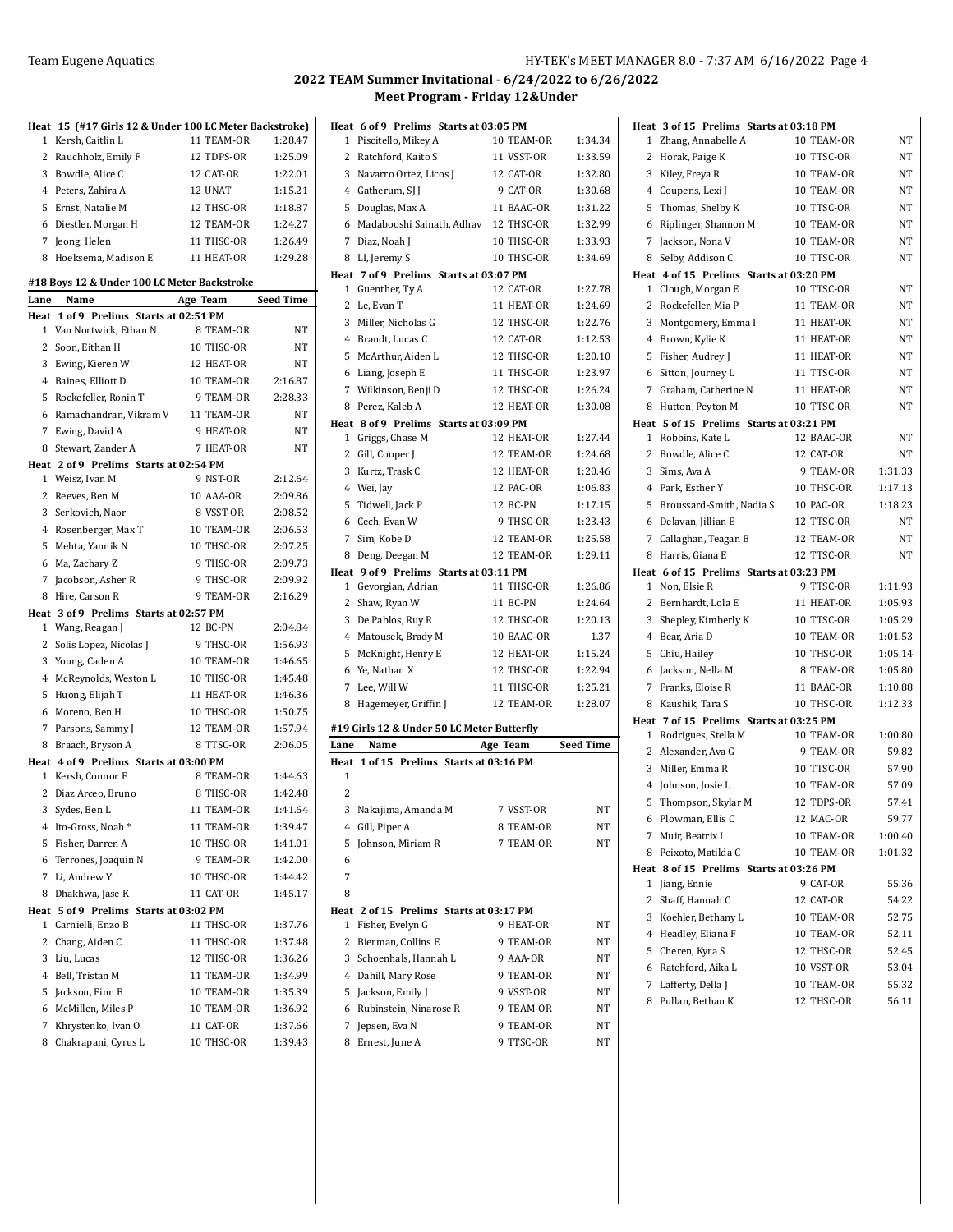## Team Eugene Aquatics **HY-TEK's MEET MANAGER 8.0 - 7:37 AM 6/16/2022** Page 5

|   |                                                               | Heat 9 (#19 Girls 12 & Under 50 LC Meter Butterfly) |                |
|---|---------------------------------------------------------------|-----------------------------------------------------|----------------|
|   | 1 Zhang, Jessie Y                                             | 10 THSC-OR                                          | 51.73          |
|   | 2 Braach, Brooklyn J                                          | 10 TTSC-OR                                          | 50.45          |
|   | 3 Scott, Kirsty A                                             | 11 CAT-OR                                           | 49.75          |
|   | 4 Scott, Sofie J                                              | 12 TEAM-OR                                          | 49.03          |
|   | 5 Lin, Naomi X                                                | 10 THSC-OR                                          | 49.11          |
|   | 6 Gu, Victoria                                                | 7 VSST-OR                                           | 50.19          |
|   | 7 Solis Lopez, Julieta                                        | 11 THSC-OR                                          | 51.06          |
| 8 | Rauchholz, Emily F                                            | 12 TDPS-OR                                          | 51.77          |
|   | Heat 10 of 15 Prelims Starts at 03:29 PM                      |                                                     |                |
|   | 1 Del Castillo, Tori E                                        | 10 TEAM-OR                                          | 48.74          |
|   | 2 Rasmussen, Hailey M                                         | 12 TTSC-OR                                          | 47.31          |
|   | 3 Peng, Mikayla E                                             | 10 THSC-OR                                          | 47.19          |
|   | 4 Estok, Amy E                                                | 12 MAC-OR                                           | 47.00          |
|   | 5 Bloomer, Zoe                                                | 10 BAAC-OR                                          | 47.17          |
|   | 6 Starr, Jocelynne G                                          | 10 BAAC-OR                                          | 47.22          |
|   | 7 Miller, Maddy G                                             | 10 THSC-OR                                          | 48.48          |
|   | 8 Rydberg, Sage                                               | 9 THSC-OR                                           | 48.83          |
|   | Heat 11 of 15 Prelims Starts at 03:31 PM                      |                                                     |                |
|   | 1 Niesley, Vivian E                                           | 10 TEAM-OR                                          | 46.61          |
|   | 2 Canessa, Hazel A                                            | 10 BAAC-OR                                          | 46.25          |
|   | 3 Pfeiffer, Kiki B                                            | 12 BC-PN                                            | 44.33          |
|   | 4 Zhang, Mila S                                               | 11 BC-PN                                            | 43.10          |
|   | 5 Morales, Alondra M                                          | 10 THSC-OR                                          | 44.01          |
|   | 6 Postlewait, Gwynn M                                         | 12 NST-OR                                           | 44.51          |
|   | 7 Garyfallou, Katie A                                         | 10 MAC-OR                                           | 46.38          |
|   | 8 Wille, Scarlet J                                            | 11 THSC-OR                                          | 46.98          |
|   | Heat 12 of 15 Prelims Starts at 03:32 PM                      |                                                     |                |
|   | 1 Ma, Julia Z                                                 | 12 THSC-OR                                          | 42.65          |
|   | 2 McKay, Bennett A                                            | 9 AAA-OR                                            | 41.93          |
|   | 3 Ly, Jacey                                                   | 11 CAT-OR                                           | 41.73          |
|   | 4 Weaver, Londyn K                                            | 12 RYST-OR                                          | 40.73          |
|   | 5 Xie, Alex                                                   | 11 THSC-OR                                          | 40.85          |
|   | 6 Oh, Claire Y                                                | 11 THSC-OR                                          | 41.91          |
|   | 7 Jeong, Helen                                                | 11 THSC-OR                                          | 41.96          |
|   | 8 Middlestadt, Peyton H                                       | 11 CAT-OR                                           | 42.83          |
|   | Heat 13 of 15 Prelims Starts at 03:33 PM                      |                                                     |                |
|   | 1 Kwong, Genevieve I                                          | 12 THSC-OR                                          | 39.65          |
|   | 2 Liu, Beatrice E                                             | 10 MAC-OR                                           | 38.12          |
|   | 3 Piepkorn, Zoe E                                             | <b>12 UN-PN</b>                                     | 35.64          |
|   | 4 Maruki, Daphne M                                            | 11 HEAT-OR                                          | 33.97          |
|   | 5 Li, CiCi                                                    | 11 THSC-OR                                          | 34.98          |
|   | 6 Luo, Xinyu                                                  | 12 THSC-OR                                          | 37.47          |
| 7 | Thompson, Chelsea L                                           | 11 HEAT-OR                                          | 38.42          |
| 8 | Coy, Cecily J                                                 | 12 CAT-OR                                           | 40.58          |
| 1 | Heat 14 of 15 Prelims Starts at 03:34 PM<br>Marceau, Benham A | 11 CAT-OR                                           |                |
|   | 2 Zhang, Chloe L                                              | 11 THSC-OR                                          | 39.63          |
|   | 3 Weisz, Ilona M                                              | 12 NST-OR                                           | 38.01<br>35.48 |
|   |                                                               | 12 TEAM-OR                                          | 33.27          |
|   | 4 Del Castillo, Madi M                                        | 12 HEAT-OR                                          | 34.63          |
|   | 5 Winkles, Elena M                                            |                                                     | 37.42          |
|   | 6 Hoeksema, Madison E                                         | 11 HEAT-OR                                          |                |
|   | 7 Stewart, Camdyn S                                           | 12 HEAT-OR<br>12 THSC-OR                            | 38.40<br>40.29 |
|   | 8 Zheng, Cayllie K                                            |                                                     |                |

|                | Heat 15 of 15 Prelims Starts at 03:35 PM  |            |           |
|----------------|-------------------------------------------|------------|-----------|
|                | 1 Broussard-Smith, Nola G                 | 12 PAC-OR  | 39.29     |
|                | 2 Lin, Kaylee A                           | 12 VSST-OR | 37.91     |
|                | 3 Ernst, Natalie M                        | 12 THSC-OR | 35.28     |
|                | 4 Enge, Tatum L                           | 12 BC-PN   | 32.71     |
|                | 5 Atay, Naima M                           | 12 THSC-OR | 34.54     |
|                | 6 Diestler, Morgan H                      | 12 TEAM-OR | 36.94     |
|                | 7 Jiang, Cathy*                           | 12 THSC-OR | 38.13     |
| 8              | Peyton, Jorja M                           | 12 HEAT-OR | 39.82     |
|                |                                           |            |           |
|                | #20 Boys 12 & Under 50 LC Meter Butterfly |            |           |
| Lane           | Name                                      | Age Team   | Seed Time |
| Heat<br>1      | 1 of 9 Prelims Starts at 03:37 PM         |            |           |
| $\overline{2}$ |                                           |            |           |
|                | 3 Stewart, Zander A                       | 7 HEAT-OR  | NT        |
|                | 4 Jacobson, Asher R                       | 9 THSC-OR  | NΤ        |
|                | 5 Serkovich, Naor                         | 8 VSST-OR  | NT        |
| 6              |                                           |            |           |
| 7              |                                           |            |           |
| 8              |                                           |            |           |
|                | Heat 2 of 9 Prelims Starts at 03:38 PM    |            |           |
|                | 1 Weisz, Ivan M                           | 9 NST-OR   | NT        |
|                | 2 Delavan, Russell L                      | 9 TTSC-OR  | NT        |
|                | 3 Eibner, Jay W                           | 9 NST-OR   | NΤ        |
|                | 4 Soon, Eithan H                          | 10 THSC-OR | NΤ        |
|                | 5 Baines, Elliott D                       | 10 TEAM-OR | NT        |
|                | 6 Ewing, David A                          | 9 HEAT-OR  | NT        |
| 7              | Rockefeller, Ronin T                      | 9 TEAM-OR  | NT        |
| 8              |                                           |            |           |
|                | Heat 3 of 9 Prelims Starts at 03:39 PM    |            |           |
|                | 1 Ewing, Kieren W                         | 12 HEAT-OR | NΤ        |
|                | 2 Ratchford, Kaito S                      | 11 VSST-OR | 1:18.65   |
|                | 3 Welter, Lucas L                         | 10 VSST-OR | 1:13.46   |
|                | 4 Moreno, Ben H                           | 10 THSC-OR | 1:06.93   |
|                | 5 Solis Lopez, Nicolas J                  | 9 THSC-OR  | 1:10.80   |
|                | 6 Mehta, Yannik N                         | 10 THSC-OR | 1:18.61   |
|                | 7 Ma, Zachary Z                           | 9 THSC-OR  | 1:22.89   |
|                | 8 Dhakhwa, Jase K                         | 11 CAT-OR  | NT        |
|                | Heat 4 of 9 Prelims Starts at 03:41 PM    |            |           |
|                | 1 Rosenberger, Max T                      | 10 TEAM-OR | 1:00.72   |
|                | 2 Streisfeld, Ben E                       | 12 TEAM-OR | 56.31     |
| 3              | Young, Caden A                            | 10 TEAM-OR | 54.18     |
| 4              | Terrones, Joaquin N                       | 9 TEAM-OR  | 51.75     |
| 5              | Chang, Aiden C                            | 11 THSC-OR | 52.33     |
|                | 6 Kersh, Connor F                         | 8 TEAM-OR  | 56.13     |
| 7              | Huong, Elijah T                           | 11 HEAT-OR | 59.90     |
|                | 8 White, Quentin R                        | 12 TEAM-OR | 1:02.05   |
|                | Heat 5 of 9 Prelims Starts at 03:43 PM    |            |           |
| 1              | Diaz, Noah J                              | 10 THSC-OR | 49.85     |
| 2              | Hire, Carson R                            | 9 TEAM-OR  | 49.32     |
|                | 3 Fisher, Darren A                        | 10 THSC-OR | 48.01     |
|                | 4 Li, Andrew Y                            | 10 THSC-OR | 47.35     |
|                | 5 LI, Jeremy S                            | 10 THSC-OR | 47.67     |
|                | 6 Wang, Reagan J                          | 12 BC-PN   | 48.56     |
|                | 7 Gatherum, SJ J                          | 9 CAT-OR   | 49.63     |
|                | 8 Wang, Lucas H                           | 12 TTSC-OR | 50.51     |
|                |                                           |            |           |

| Heat 6 of 9 Prelims Starts at 03:44 PM     |            |                  |
|--------------------------------------------|------------|------------------|
| 1 Diaz Arceo, Bruno                        | 8 THSC-OR  | 46.29            |
| 2 Jackson, Finn B                          | 10 TEAM-OR | 45.28            |
| 3 Hagemeyer, Griffin J                     | 12 TEAM-OR | 44.77            |
| 4 Matousek, Brady M                        | 10 BAAC-OR | 44.22            |
| 5 Sim, Kobe D                              | 12 TEAM-OR | 44.62            |
| 6 Piscitello, Mikey A                      | 10 TEAM-OR | 45.10            |
| 7 Chakrapani, Cyrus L                      | 10 THSC-OR | 46.13            |
| 8 McReynolds, Weston L                     | 10 THSC-OR | 46.95            |
| Heat 7 of 9 Prelims Starts at 03:45 PM     |            |                  |
| 1 Ito-Gross, Noah*                         | 11 TEAM-OR | 40.76            |
| 2 Cech, Evan W                             | 9 THSC-OR  | 39.09            |
| 3 Perez, Kaleb A                           | 12 HEAT-OR | 35.81            |
| 4 Tan, Kaien                               | 11 TDPS-OR | 33.15            |
| 5 Liang, Joseph E                          | 11 THSC-OR | 34.14            |
| 6 Gapasin, Gabriel S                       | 10 CAT-OR  | 37.03            |
| 7 Le, Evan T                               | 11 HEAT-OR | 39.50            |
| 8 Lee, Will W                              | 11 THSC-OR | 44.00            |
| Heat 8 of 9 Prelims Starts at 03:47 PM     |            |                  |
| 1 Bell, Tristan M                          | 11 TEAM-OR | 40.50            |
| 2 Wilkinson, Benji D                       | 12 THSC-OR | 38.60            |
| 3 Shaw, Ryan W                             | 11 BC-PN   | 35.43            |
| 4 Ye, Nathan X                             | 12 THSC-OR | 33.00            |
| 5 Kurtz, Trask C                           | 12 HEAT-OR | 33.96            |
| 6 Gill, Cooper J                           | 12 TEAM-OR | 36.45            |
| 7 Douglas, Max A                           | 11 BAAC-OR | 39.22            |
| 8 Khrystenko, Ivan O                       | 11 CAT-OR  | 43.32            |
| Heat 9 of 9 Prelims Starts at 03:48 PM     |            |                  |
| 1 Liu, Lucas                               | 12 THSC-OR | 39.82            |
| 2 Gevorgian, Adrian                        | 11 THSC-OR | 38.03            |
| 3 Ramsby, Ender M                          | 12 BC-PN   | 35.17            |
| 4 McKnight, Henry E                        | 12 HEAT-OR | 29.77            |
| 5 De Pablos, Ruy R                         | 12 THSC-OR | 33.63            |
| 6 Navarro Ortez, Licos J                   | 12 CAT-OR  | 36.27            |
| 7 Griggs, Chase M                          | 12 HEAT-OR | 39.15            |
| 8 Tidwell, Jack P                          | 12 BC-PN   | 41.93            |
| #21 Girls 12 & Under 400 LC Meter IM       |            |                  |
| Name<br>Lane                               | Age Team   | <b>Seed Time</b> |
| Heat 1 of 2 Finals Starts at 03:51 PM      |            |                  |
| 1                                          |            |                  |
| 2                                          |            |                  |
| 3<br>Kersh, Caitlin L                      | 11 TEAM-OR | NT               |
| 4 Howard, Gigi M                           | 12 NST-OR  | NΤ               |
| 5<br>Li, CiCi                              | 11 THSC-OR | NΤ               |
| 6                                          |            |                  |
| 7                                          |            |                  |
| 8                                          |            |                  |
| Heat 2 of 2 Finals Starts at 03:59 PM<br>1 |            |                  |
| 2 Pfeiffer, Kiki B                         | 12 BC-PN   | 6:08.86          |
| 3 Mjelde, Analeigh S                       | 12 TEAM-OR | 5:57.26          |
| 4 Maruki, Daphne M                         | 11 HEAT-OR | 5:53.82          |
| 5 Stewart, Camdyn S                        | 12 HEAT-OR | 5:55.13          |
|                                            |            |                  |
| 6 Miehl, Zayda G                           | 12 CAT-OR  | 5:58.32          |
| 7 Atay, Naima M                            | 12 THSC-OR | NT               |